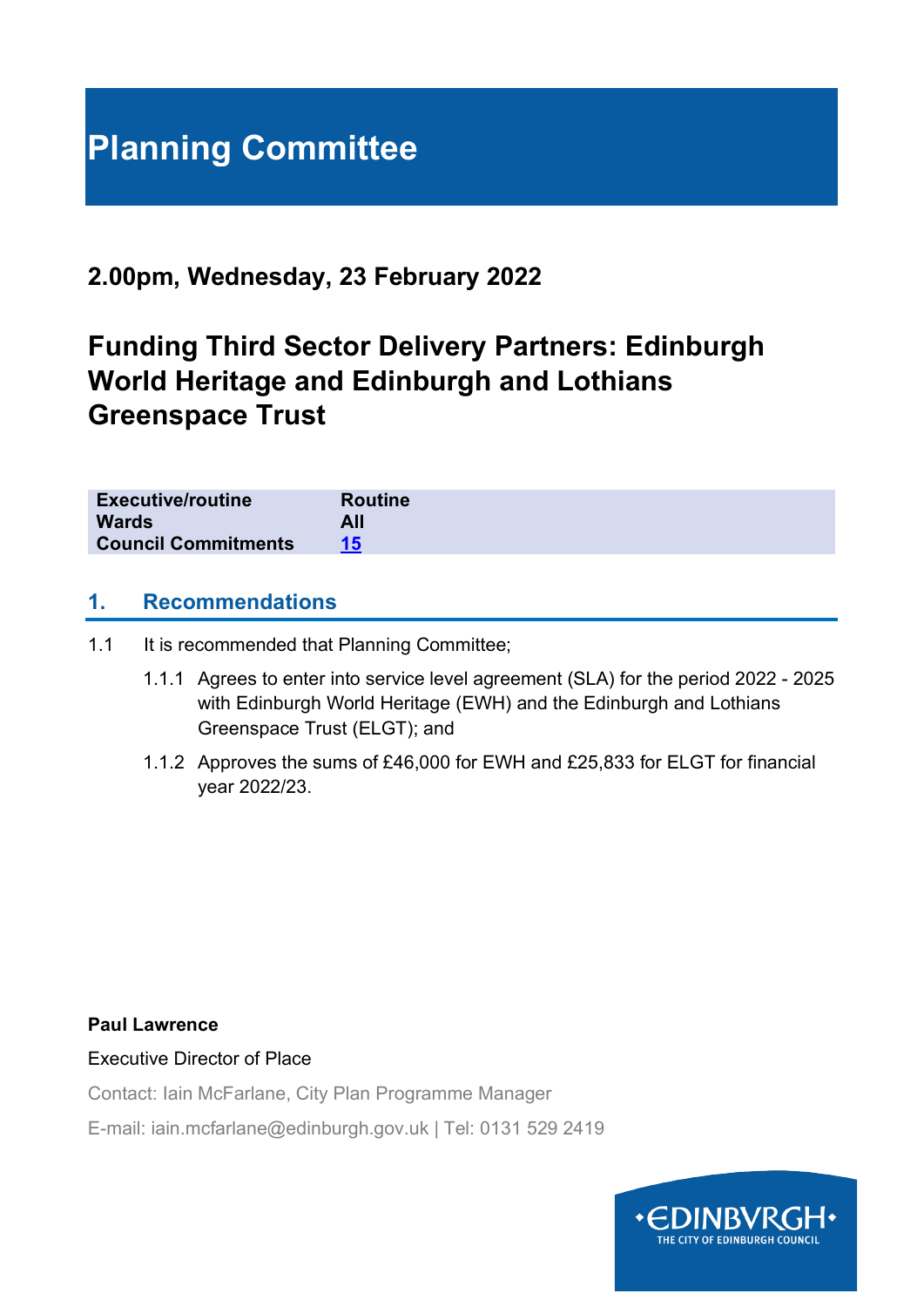# **Funding Third Sector Delivery Partners: Edinburgh World Heritage Trust and Edinburgh and Lothians Greenspace Trust**

### **2. Executive Summary**

2.1 This report seeks agreement to enter into a three-year service level agreement (SLA) with Edinburgh World Heritage (EWH) and Edinburgh and Lothians Greenspace Trust (ELGT) for the period 2022 to 2025. It also seeks approval for funding for financial year 2022/23. The activities proposed to be delivered under these SLAs for 2022/23 are detailed in Appendices 1 and 2.

#### **3. Background**

- 3.1 The aims and objectives of EWH and ELGT are well aligned with the Council planning and place-making objectives, to protect, enhance and engage people with Edinburgh's built and natural heritage.
- 3.2 EWH works in partnership with the Council and Historic Environment Scotland to implement the Edinburgh Old and New Town World Heritage Site Management Plan, fulfilling collective obligations to United Nations Educational, Scientific and Cultural Organisation (UNESCO) and the World Heritage Site.
- 3.3 ELGT delivers projects that enhance the quality of life for Edinburgh's communities by improving their local environment.

#### **4. Main report**

- 4.1 EWH and ELGT are in unique positions to partner with the Council to fulfil the obligations of the UNESCO World Heritage Site Management Plan and the Council's commitment to improve the environment for communities.
- 4.2 EWH works in partnership with the Council and Historic Environment Scotland (HES) to implement the Old and New Towns of Edinburgh (ONTE) World Heritage Site Management Plan 2017-2022, fulfilling their collective obligations to UNESCO and the World Heritage Site. The daily liaison and monitoring of delivery of the Management Plan is led by the ONTE WHS Site Co-ordinator based in the Planning Service. In addition, from August 2020, a member of EWH staff has been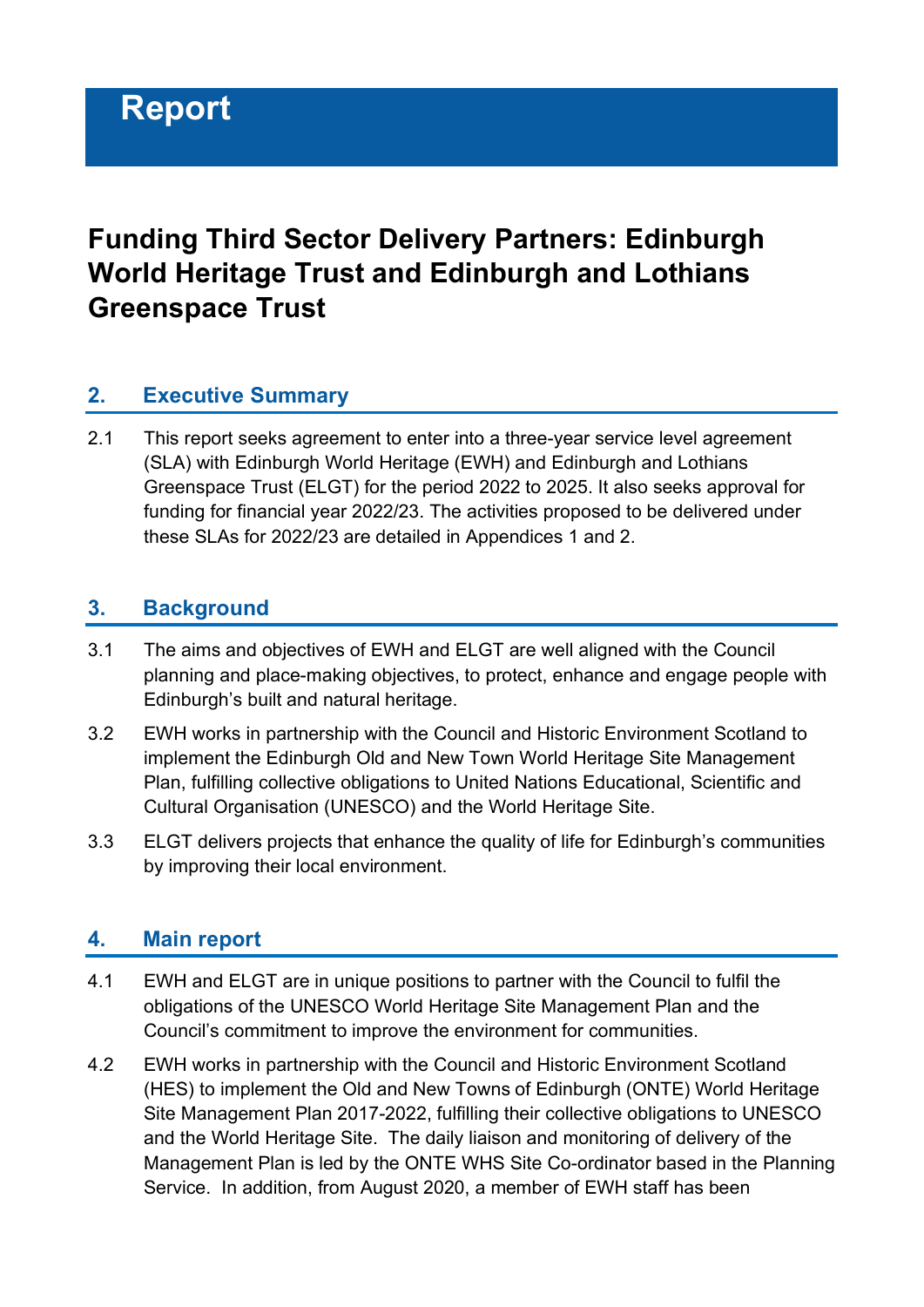seconded one day a week, at EWH's cost, to work as part of the Planning Service to provide expert input into public realm and streetscape initiatives. Due to its success, this arrangement has been expanded to two days per week. The WHS Steering Group is chaired by the City Plan Programme Director.

- 4.3 EWH has continued to deliver the six SLA outcomes during the Covid-19 pandemic. For example:
	- 4.3.1 The Conservation Funding Programme has awarded grants for several tenement projects, shopfronts and public realm projects, including conservation and interpretation work that contributes to enhancing the state of conservation of the WHS and to raising public awareness of what makes it special. The programme has promoted traditional skills, employing stonemasons, slaters, lead workers, plasterers and painters, including 11 apprentices, helping to build capacity in these crafts; and
	- 4.3.2 The Energy Efficiency programme has seen the completion of the Sir Basil Spence Canongate Housing Development, installing 83 energy saving measures, engaging with 51 owners and tenants and contracting 56 companies including specialists in energy efficiency and concrete repairs.
- 4.4 EWH will continue to award grant funding to building conservation work. This includes stonework repairs, roof repairs, shopfront restorations, limework, restoration of missing original architectural details, window reinstatements, and works to railings and steps. In addition, these grants are used for public spaces and works include the conserving resorting or enhancing monuments and statues, creating greenspaces or new memorials, lighting schemes, repairing boundary walls and other features.
- 4.5 ELGT works in partnership to deliver projects that enhance the quality of life for Edinburgh's communities by improving the local environment and engaging with local communities, helping to address health and social inequalities. It works with the Council, communities and agencies and partners to create sustainable, wellmanaged and accessible greenspaces that help improve citizens' health and wellbeing as well as enhancing nature. ELGT is an active member of the Edinburgh Biodiversity Partnership, Edinburgh Living Landscape and is a bid partner for Thriving Green Spaces.
- 4.6 Strategic projects have been developed including: a feasibility study for access improvements to Pentland Hills Regional Park, landscape improvement plans for West Pilton Park, in partnership with Thriving Greenspace, and large-scale nature restoration projects of grasslands across the city. The Trust continues to promote Tree Time which resulted in public donations of over £65,000, enabling the planting of 79 street trees, in support of the 'Million Tree City'. 'Wee Forests', small pockets of woodland with educational and citizen science objectives, have been created in partnership with NatureScot and Earthwatch. In 2022 ELGT will assist the Planning Service in developing a Forest and Woodland Strategy and improvements of the blue/green infrastructure at Burdiehouse Burn with SEPA. This aligns with City Plan, strategic Blue/Green network.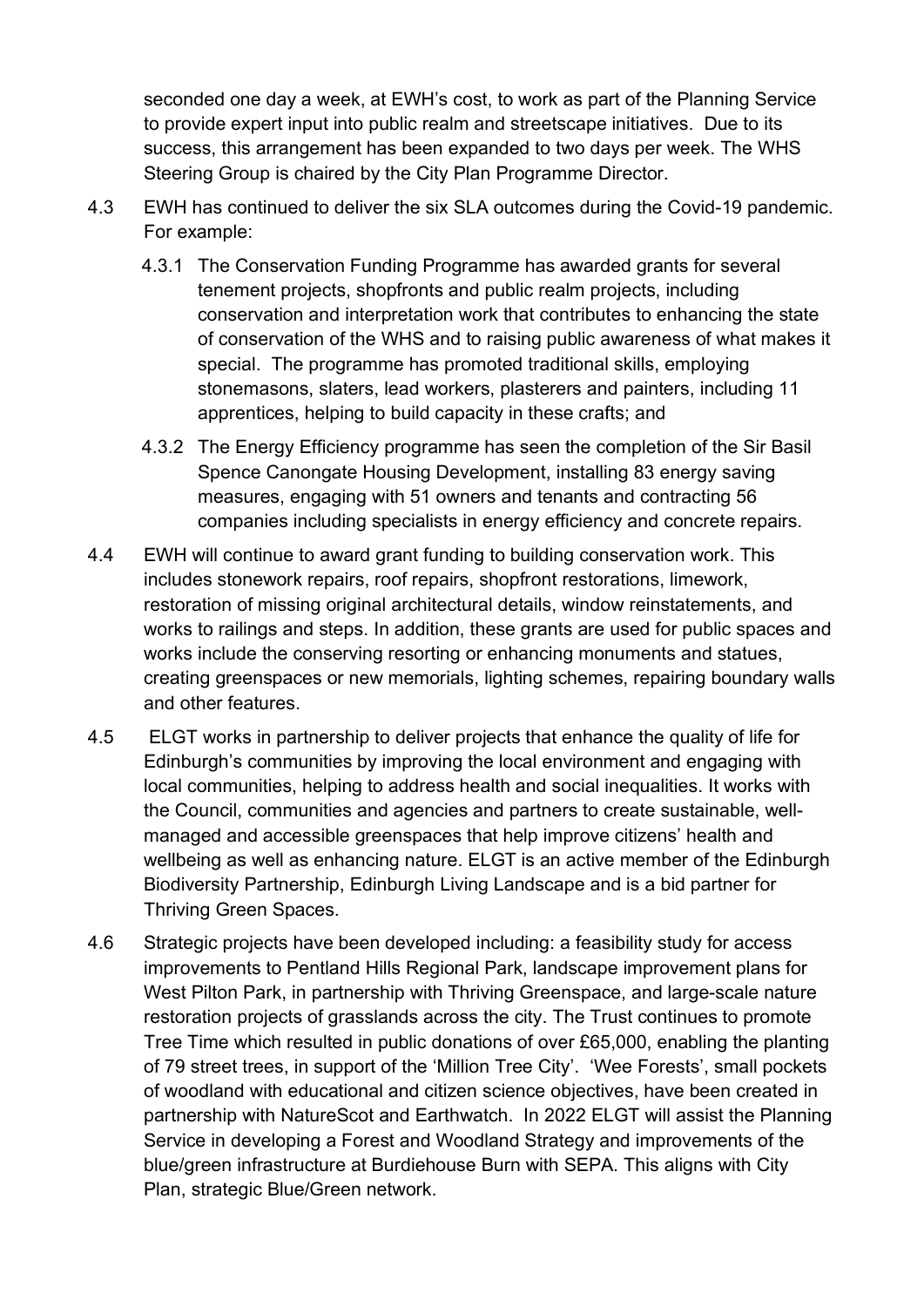#### **Other Funding**

- 4.7 Other organisations receive sums of money which can be authorised by officers under delegated authority.
- 4.8 The Cockburn Association (CA) receives £6,000 for administering and running the Civic Forum and Doors Open Day. Throughout lockdown the Civic Form meetings have been online and, going forward, there will be a blended approach. Doors Open Day was online in 2021: 100 venues, supported the CA to produce a wide array of digital materials aimed at engaging all age-groups and demographics across Edinburgh. It is intended that £5,000 of the above sum would be put towards Doors Open Day or other public engagement events in 2022.
- 4.9 The Wildlife Information Centre receives £4,885 for supplying data, undertaking assessments and providing reports on species, habitats and Local Biodiversity Sites. This information supports the City Plan 2030 and the Edinburgh Local Biodiversity Action Plan. Finally, the Edinburgh Access Panel receives £630 to support its work in improving the access needs for disabled people to buildings, transport, streetscape and services in Edinburgh. They do this reactively, working directly with Council staff and organisations on specific consultation, and proactively by highlighting opportunities they encounter to improve access equality.

# **5. Next Steps**

5.1 If Committee approve the funding as recommended, SLAs will be signed, and the delivery of the outputs will be overseen by the Council's World Heritage Site Coordinator and other Council officers. The Council is represented by Elected Members on the boards of both organisations and liaison and monitoring will be ongoing throughout the financial year. Annual reports will be required to be produced by both organisations.

## **6. Financial impact**

6.1 The overall cost of supporting these organisations is around £83,500. The majority funds the two SLAs, which will cost £71,833 in 2022/23. It is expected that costs associated with contracts for EWH and ELGT will continue to be around £72,000 per year in future years, subject to funds being available in Council budget.

## **7. Stakeholder/Community Impact**

- 7.1 Consulting with the community is key to both organisations. During the last two years they adapted to using a blend of online and face-to-face events.
- 7.2 Since March 2021, EWH has delivered 16 online events reaching over 2,800 attendees, covering a range of subject matters from the role of heritage in the climate emergency to the legacy of the transatlantic slave trade in the World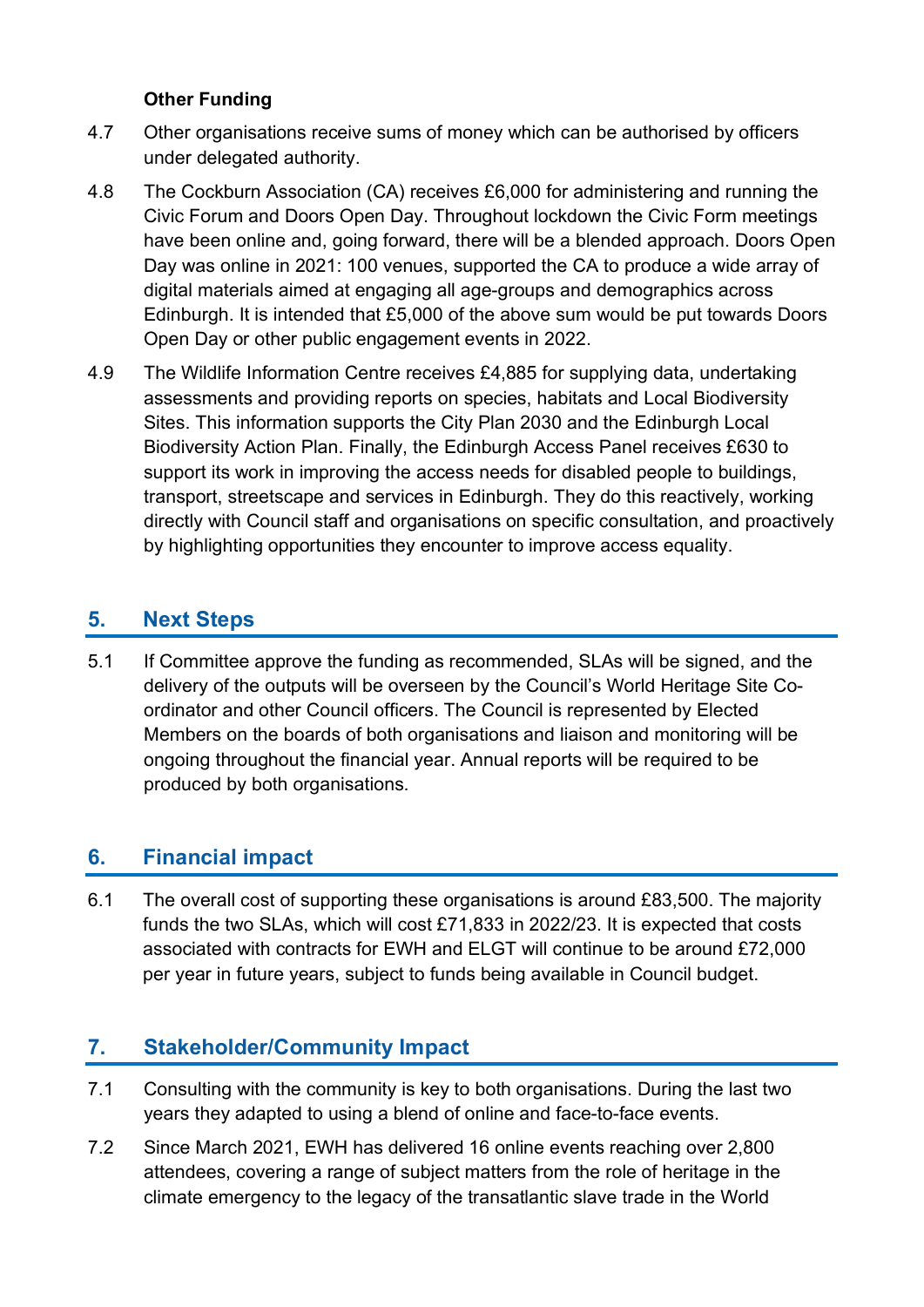Heritage Site. EWH Jointly hosted an exhibition for CoP26 at the Space for Architecture, Carbon and Environment (SpACE) to raise awareness of heritage approached/solutions to the climate emergency. The series of 'In Conversation with…' events continued, allowing participants to ask the panels questions around key issues impacting on the WHS.

- 7.3 EWH has been awarded funding in March 2021 from National Lottery Heritage Fund (NLHF) to deliver a Community and Outreach and Resilience Project, to strengthen fundraising and deliver two community heritage projects, involving black and minority ethnic groups and the deaf community. This funding has also enabled a city-wide programme of active consultation and engagement for the new WHS management plan.
- 7.4 During 2021, ELGT has maintained community engagement through online and face-to-face activities. They continued outreach sessions with those who were shielding, through roadshows which encouraged people to be more active locally, and worked alongside other community groups who were delivering food to the most vulnerable.
- 7.5 Supporting these organisations will have a positive impact on the environment and people's understanding of, and engagement with, Edinburgh's built and natural heritage.

#### **8. Background reading/external references**

- 8.1 [ONTE WHS Management Plan 2017-22](https://ewh.org.uk/plan/)
- 8.2 [ELGT Strategy 2019-24](http://www.elgt.org.uk/about-us/publications/)
- 8.3 [Cockburn Association Doors Open Days 2020](https://www.cockburnassociation.org.uk/doorsopendays/)

#### **9. Appendices**

- 9.1 Appendix 1 Edinburgh World Heritage Trust Service Level Agreement Outcomes.
- 9.2 Appendix 2 Edinburgh and Lothians Greenspace Trust Service Level Agreement **Outcomes**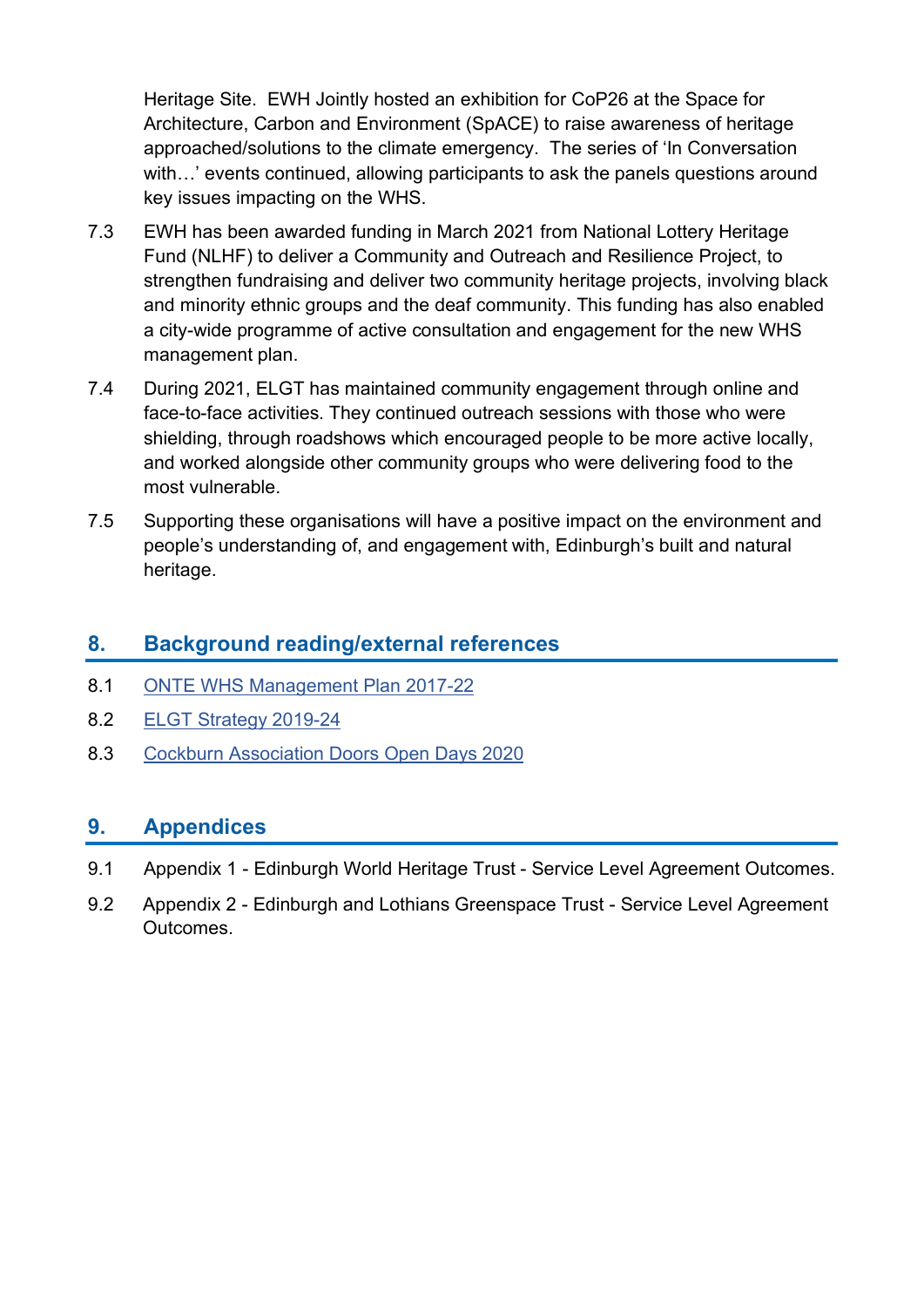|                                                                                                                                                      |                                                                                                                                | APPENDIX 1 - Edinburgh World Heritage Trust - ONTE WHS Management Plan 2017/22 Outcomes of Service Level Agreement with City of Edinburgh Council 2022/23                                                                                                                                                                                                                                                                                        |                                                                                                                                                                                                                                                                                                                     |                                                                                                                                                                                                                                                        |                                                                                                                                     |                                                                                                                                                                                                                                                                                                                                                                                                                                                    |                                                                                                                                                                                                                                                                                                                                                                                                                                                                                                                                                                                                                                                                                                                                                                                                                                                                                                                                                                                                                                                                                                                                                                                                                                                                                                                                                               |                                                                                                                                                                                                                                                                                                                                                                                                                                                                                                                                                                                                                                                                                                                                                                                                                                                              |
|------------------------------------------------------------------------------------------------------------------------------------------------------|--------------------------------------------------------------------------------------------------------------------------------|--------------------------------------------------------------------------------------------------------------------------------------------------------------------------------------------------------------------------------------------------------------------------------------------------------------------------------------------------------------------------------------------------------------------------------------------------|---------------------------------------------------------------------------------------------------------------------------------------------------------------------------------------------------------------------------------------------------------------------------------------------------------------------|--------------------------------------------------------------------------------------------------------------------------------------------------------------------------------------------------------------------------------------------------------|-------------------------------------------------------------------------------------------------------------------------------------|----------------------------------------------------------------------------------------------------------------------------------------------------------------------------------------------------------------------------------------------------------------------------------------------------------------------------------------------------------------------------------------------------------------------------------------------------|---------------------------------------------------------------------------------------------------------------------------------------------------------------------------------------------------------------------------------------------------------------------------------------------------------------------------------------------------------------------------------------------------------------------------------------------------------------------------------------------------------------------------------------------------------------------------------------------------------------------------------------------------------------------------------------------------------------------------------------------------------------------------------------------------------------------------------------------------------------------------------------------------------------------------------------------------------------------------------------------------------------------------------------------------------------------------------------------------------------------------------------------------------------------------------------------------------------------------------------------------------------------------------------------------------------------------------------------------------------|--------------------------------------------------------------------------------------------------------------------------------------------------------------------------------------------------------------------------------------------------------------------------------------------------------------------------------------------------------------------------------------------------------------------------------------------------------------------------------------------------------------------------------------------------------------------------------------------------------------------------------------------------------------------------------------------------------------------------------------------------------------------------------------------------------------------------------------------------------------|
| <b>Goals and</b><br><b>Objectives</b>                                                                                                                | <b>Stakeholder</b>                                                                                                             | Service, activities and<br>tactics                                                                                                                                                                                                                                                                                                                                                                                                               | <b>Assumptions</b>                                                                                                                                                                                                                                                                                                  | Roles<br>and resources                                                                                                                                                                                                                                 | <b>Targets and outcomes</b>                                                                                                         | <b>Community Benefits</b>                                                                                                                                                                                                                                                                                                                                                                                                                          | 2021/22 Achievements                                                                                                                                                                                                                                                                                                                                                                                                                                                                                                                                                                                                                                                                                                                                                                                                                                                                                                                                                                                                                                                                                                                                                                                                                                                                                                                                          | 2022/23 Planned Activities                                                                                                                                                                                                                                                                                                                                                                                                                                                                                                                                                                                                                                                                                                                                                                                                                                   |
| <b>WHS</b><br>Management<br>Plan (in<br>partnership with<br>CEC and HES)                                                                             | 1. Delivery of the World Heritage Site<br><b>Steering Group</b><br>CEC<br>HES<br><b>UNESCO</b><br>Residents<br><b>Visitors</b> | EWH will<br>lead and support on the implementation<br>of actions (see below)<br>prepare, attend and follow-up at WHS<br>Steering Group and other relevant<br>meetings                                                                                                                                                                                                                                                                            | EWH will work with<br>CEC and HES to<br>ocate funding for<br>other actions. This<br>may necessitate a<br>joint mandate from<br>CEC and HES to act<br>on behalf of the<br>partnership in<br>creating funding<br>opportunities and<br>EWH welcomes the<br>opportunity to discuss<br>this further with all<br>partners | The resourcing required to<br>: deliver this will enclude<br>Director (0.05 FTE)<br>Head of Engagement<br>$(0.05$ FTE)                                                                                                                                 | Implementation of actions<br>see below)<br>Implementation of actions<br>from WHS Steering Group<br>meetings                         | WHS, advocates existing<br>protective policies, influences day-matters, with c2,800 attending<br>to-day management issues,<br>provides supporting information<br>on managing the opportunities<br>framework for monitoring the<br>Driving the effective and resource-<br>efficient proactive action required<br>to protect Edinburgh's historic<br>environment, and the economic,<br>social and environmental benefits<br>this brings communities. | This objective helps to explain the Since Mar 2021, EWH has held 16 events<br>special qualities and values of the designed to engage people with their heritage and<br>address Edinburgh's key historic city management<br>EWH has attended quarterly Steering Group<br>meetings with CEC and Historic Environment<br>Scotland to monitor the progress in the<br>and threats facing the WHS for all management of the Site (action 37)<br>of its communities and provides a • EWH has attended a number of Edinburgh<br>Tourism Action Group (ETAG) meetings and<br>condition of the built environment. inputted into the development of a new city-wide<br>tourism strategy which will cover the period 2020<br>- 2030 (actions 31, 34)<br>· EWH researched, consulted, authored and<br>presented to the CLT the 'Mainstreaming Heritage<br>report - clear recommendations for historic city<br>management that draw local/national/international<br>best practice to inform the next WHS<br>Management Plan (action 4)<br>. EWH has worked proactively with the WHS Co-<br>ordinator to deveop progressive outcomes,<br>objectives and action plan for the development of<br>the next WHS Management Plan<br>• EWH has secured required funding for and<br>substantially delivered the inclusive engagement<br>required to develop a robust Management Plan | Work in partnership with CEC and HES to<br>develop the new World Heritage Site<br>Management Plan for 2023+ - including inclusive<br>and proactive engagement, and supporting the<br>delivery of CEC plans and goals<br>Deliver WHS Mangagement Plan engagement<br>events - likely to be eight to ten events in 2022-<br>23, to be a combination of online and physical<br>events depending on COVID-19 restrictions<br>Attend Steering Group meetings with CEC and<br>Historic Environment Scotland to monitor the<br>progress in the management of the Site (all<br>actions)<br>Attend Edinburgh Tourism Action Group<br>meetings and influence the delivery of the city-<br>wide tourism strategy for 2020-2030 (actions 31,<br>Promote the EWH grants programme, advice<br>and guidance through social and traditional media<br>(actions 1, 2, 3, 9, 11) |
| 2. Advice on<br>Outstanding<br>Universal Value<br>(ONTE WHS<br>Management<br>Plan actions 6,<br>7, 11, 12, 14, 16,<br>18, 19, 21, 23,<br>28, 31, 33) | CEC<br><b>HES</b><br>Residents                                                                                                 | EWH will provide advice to CEC<br>Members and Officers in relation to<br>Outstanding Universal Value and provide<br>pragmatic advice for its conservation,<br>principally in relation to:<br>Planning applications (as set out in the<br>Protocol for the Consideration of OUV in<br>the Planning Process)<br>Public realm and streetscape, including<br>on traffic reduction projects and<br>pedestrianisation<br>Policy development and change | EWH will work with<br>CEC and HES, in<br>accordance with the<br>Protocol for the<br>Consideration of OU\<br>in the Planning<br>Process.<br><b>EWH requires CEC's</b><br>continued active/early<br>stage engagement<br>and appropriate<br>nternal coordination.                                                      | The resourcing required to<br>deliver this is:<br>Director (0.1 FTE)<br>World Heritage Site<br>Project Manager (0.3 FTE)<br>Substantive work outwith<br>hese areas will be charged<br>separately.                                                      | Number of planning<br>applications<br>Number of public realm and<br>streetscape consultations<br>· Policy development and<br>change | This champions the importance<br>of the Outstanding Universal<br>Value to ensure that development<br>takes account of this and<br>preserves and enhances the<br>OUV for the benefit of present<br>and future generations.                                                                                                                                                                                                                          | · EWH has provided advice on over 27 targeted<br>planning applications<br>EWH has provided advice through the Edinburgh<br>Urban Design Panel<br>EWH has provided detailed and ongoing pre-<br>application advice on major development<br>proposals, including the Waverly Station<br>redevelopment and Jenners<br>EWH has provided advice on key city strategies<br>including the 2030 Climate Strategy, City Plan<br>2030, Edinburgh Slavery & Colonialism Legacy<br>Review (group), Public Event Management,<br>Spaces for People, Winter Festivals, the Princes<br>Street & Waverley Strategy and Short-Term Lets.<br>Due to value added for CEC and WHS<br>management, the World Heritage Site Project<br>Manager has continued her secondment to CEC<br>two days a week, providing expert input into public<br>realm and streetscape initiatives<br>· Specific outcomes of the secondment include<br>supporting CEC staff in public realm heritage<br>management matters generally, and<br>advising/proactively supporting on over 30 CEC<br>projects/work areas, including: George Street<br>public realm project, Meadows-to-George Street<br>Route, CCWEL cycle route, City Centre<br>Transformation, communal bin hubs review and                                                                                                                   | Continue to support CEC and CEC priorities as<br>city partner in matters of historic city<br>management, by continuing to;<br>Provide practical, expert advice on targeted pre-<br>application and planning consultations<br>Attend and contribute to the Urban Design Panel<br>Advise on key city strategies<br>Commit EWH staff and provide direct support<br>through the secondment of the World Heritage<br>Site Project Manager                                                                                                                                                                                                                                                                                                                                                                                                                         |
| 3. Grants and<br>Support (WHS<br>Management<br>Plan actions 2,<br>$\vert 3)$                                                                         | CEC<br>HES<br>Residents of ONTE WHS                                                                                            | EWH will deliver the Conservation<br>Funding Programme. EWH's key<br>priorities for the 2018/21 HES funding<br>period were:<br>Tenements<br>Shopfronts<br>The Twelve Closes programme<br>Criteria for applicants include areas of<br>social deprivation.<br>EWH also expects to be involved in a<br>number of World Heritage Site public<br>realm projects                                                                                       | Since CEC capital<br>funding for this<br>ceased in 2015. HES<br>has provided 100% of<br>the capital costs, as<br>well as most (90%) of<br>the operational costs.<br><b>EWH requires CEC's</b><br>active engagement<br>and appropriate<br>internal coordination<br>to support delivery.                              | The resourcing required to<br>deliver this is (CEC funding<br>will contribute 7%<br>operational costs only):<br><b>Conservation Funding</b><br>Programme Manager (0.2<br>FTE)<br>Grants Officer / World<br>Heritage Site Projects<br>Officer (0.1 FTE) | Number of Tenements<br>Number of Shopfronts<br>Implementation of the<br>Twelve Closes programme                                     | There is benefit to the<br>communities who own or occupy<br>these buildings and there is wider<br>benefit to the wider community in<br>enjoying a quality built<br>environment. These are projects<br>which would very likely not be<br>possible without EWH financial<br>and advisory support. All works<br>are carried out using traditional<br>to those working and training in<br>traditional skills.                                          | Substantially on-programme delivery of projects<br>despite the challenges of Covid-19,<br>skills/materials shortages and EWH resource<br>constraints.<br>Tenements: 4 new tenement groups awarded<br>grants, further 4 project continuing on site and 2<br>projects developing in pipeline<br>Shop fronts:1 new shop front grant awarded and<br>a further 2 continuing on site<br>· Public realm projects: 12 Closes continuing to<br>building methods and materials in deliver and a further 18 public realm projects in<br>order to meet the best standards active/on site development, including the<br>of conservation; there is a benefit completion of the Scotland Street historic lighting<br>project, Kings Own Scottish Borders Memorial<br>conservation with CEC, final stages of the<br>Meadows Interpretation Trail and development of<br>new artwork to represent contested heritage.<br>Other conservation projects - 21/22: 3 sites<br>completed (West Register House, Lauriston<br>Place, Lennox Street) and a further two on site (St<br>Mary's Cathedral, Broughton Road)<br>· Development of new 'area regeneration'<br>programme to increase the imapct of EWH<br>grants/advice and better support community<br>needs and CEC aspirations                                                                                                | Continue to deliver the Conservation Funding<br>Programme, prioritising tenements, shopfronts<br>and other projects of high social value<br>Continue to deliver our proactive public realm<br>projects, including statues, monuments, artwork,<br>lighting, community-led initiatives, interpretation,<br>kirkyards and the Twelve Closes programme<br>Maximise the heritage, social and economic<br>impact of the above programmes by focussing our<br>work on areas of greatest need in/around the<br>World Heritage Site                                                                                                                                                                                                                                                                                                                                  |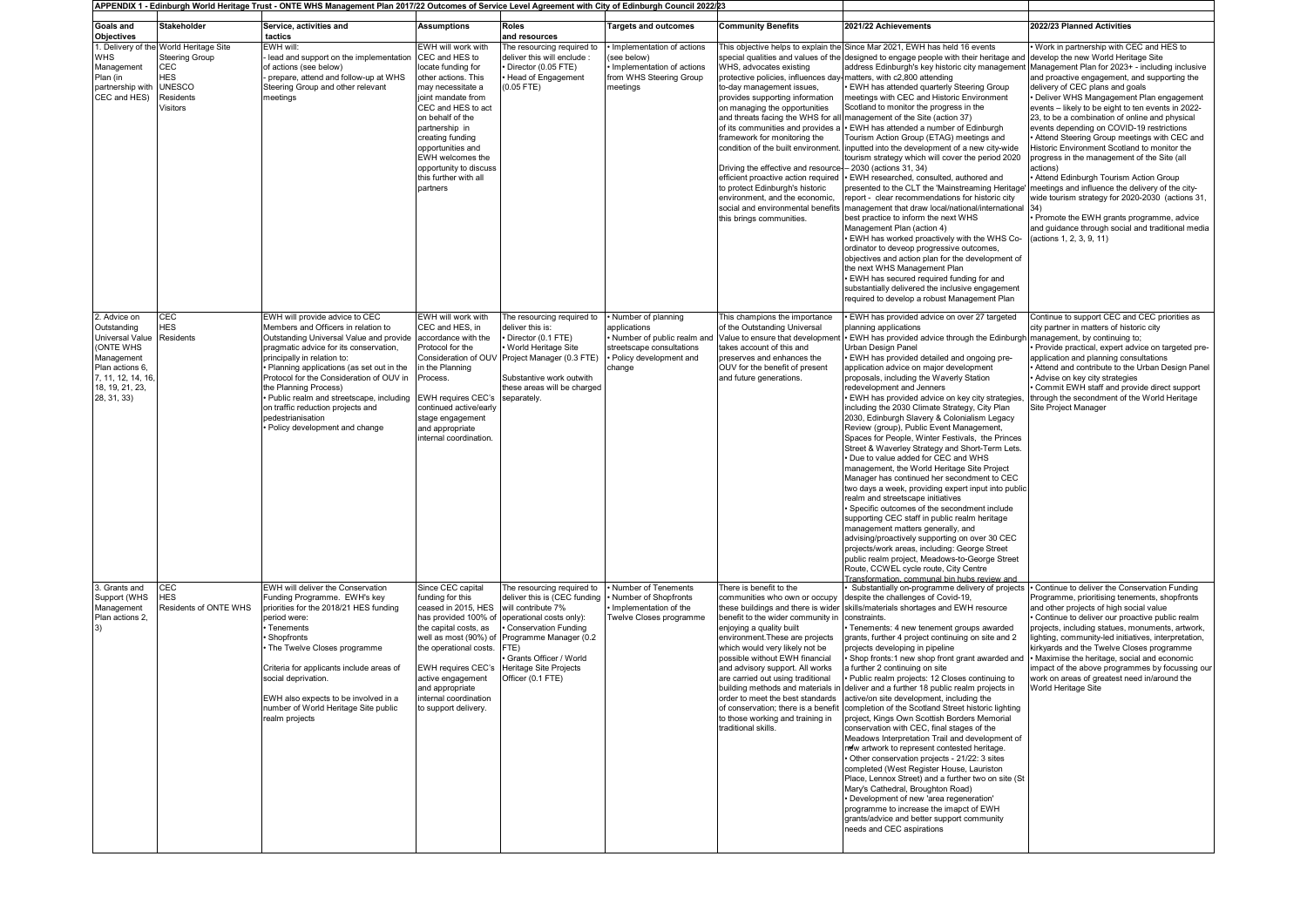| <b>Goals and</b><br><b>Objectives</b>                          | <b>Stakeholder</b>                         | Service, activities and<br>tactics                                                                                                                                                                                                                                         | <b>Assumptions</b>                                                                                                              | <b>Roles</b><br>and resources                                                                                                                                                                                                                                                | <b>Targets and outcomes</b>                                                                                            | <b>Community Benefits</b>                                                                                                                                                                                                                                                                                                                                                     | 2021/22 Achievements                                                                                                                                                                                                                                                                                                                                                                                                                                                                                                                                                                                                                                                                                                                                                                                                                                                                                                                                                                                                                                                                                                                                                                                                                                          | 2022/23 Planned Activities                                                                                                                                                                                                                                                                                                                                                                                                                                                                                                                                                                                                                                                                                                                                                                                                                                                                                                                                                                                                                                                                                                                                                                                      |
|----------------------------------------------------------------|--------------------------------------------|----------------------------------------------------------------------------------------------------------------------------------------------------------------------------------------------------------------------------------------------------------------------------|---------------------------------------------------------------------------------------------------------------------------------|------------------------------------------------------------------------------------------------------------------------------------------------------------------------------------------------------------------------------------------------------------------------------|------------------------------------------------------------------------------------------------------------------------|-------------------------------------------------------------------------------------------------------------------------------------------------------------------------------------------------------------------------------------------------------------------------------------------------------------------------------------------------------------------------------|---------------------------------------------------------------------------------------------------------------------------------------------------------------------------------------------------------------------------------------------------------------------------------------------------------------------------------------------------------------------------------------------------------------------------------------------------------------------------------------------------------------------------------------------------------------------------------------------------------------------------------------------------------------------------------------------------------------------------------------------------------------------------------------------------------------------------------------------------------------------------------------------------------------------------------------------------------------------------------------------------------------------------------------------------------------------------------------------------------------------------------------------------------------------------------------------------------------------------------------------------------------|-----------------------------------------------------------------------------------------------------------------------------------------------------------------------------------------------------------------------------------------------------------------------------------------------------------------------------------------------------------------------------------------------------------------------------------------------------------------------------------------------------------------------------------------------------------------------------------------------------------------------------------------------------------------------------------------------------------------------------------------------------------------------------------------------------------------------------------------------------------------------------------------------------------------------------------------------------------------------------------------------------------------------------------------------------------------------------------------------------------------------------------------------------------------------------------------------------------------|
| 4. Maintenance<br>(WHS<br>Management<br>Plan action 1)         | CEC<br><b>HES</b><br>Residents of ONTE WHS | As part of the Conservation Funding<br>Programme, EWH will:<br>Provide support to owners and<br>communities on maintenance issues<br>Provide educational events and<br>materials<br>Deliver training events                                                                | EWH will continue to<br>work with partners<br>including:<br>· Edinburgh ADAPTS<br>Community groups                              | The resourcing required to<br>deliver this is (CEC funding<br>will contribute 7%<br>operational costs only):<br>Conservation Funding<br>Programme Manager (0.2<br>FTE)<br>Grants Officer / World<br>Heritage Site Projects<br>Officer (0.1 FTE)                              | Increased awareness of an<br>action on maintenance                                                                     | There is benefit to the local<br>residents of the WHS who<br>engage with the expert advice<br>and guidance produced to<br>support building maintenance                                                                                                                                                                                                                        | 16,853 Facebook/Twitter reach during<br>Maintenance Week 2021<br>46+ maintenance queries from/advice provided<br>to individuals/groups<br>· Development of a new maintenance grant<br>programme for the 2022/23 funding period                                                                                                                                                                                                                                                                                                                                                                                                                                                                                                                                                                                                                                                                                                                                                                                                                                                                                                                                                                                                                                | Provide support to owners and communities on<br>maintenance issues, including educational /<br>training events and materials<br>Deliver new Maintenance Grants Programme                                                                                                                                                                                                                                                                                                                                                                                                                                                                                                                                                                                                                                                                                                                                                                                                                                                                                                                                                                                                                                        |
| 5. Traditional<br>Skills (WHS<br>Management<br>Plan action 22) | CEC<br><b>HES</b><br>Residents<br>Visitors | EWH will promote and create<br>opportunities to support traditional skills<br>supporting employability and the skills<br>pipeline, as part of the Conservation<br>Funding Programme and through events<br>such as the Traditional Building Festival                        | EWH will work with<br>partners including<br>HES, CEC, the<br><b>Traditional Building</b><br>Forum and<br>apprentices            | The resourcing required to<br>deliver this is covered by<br>item 3                                                                                                                                                                                                           | Number of traditional skills<br>activities<br>Number of people engaged<br>Number of apprentices<br>working on projects | There is a benefit to the local<br>residents and visitors to the WHS<br>who engage with practical<br>workshops and demonstrations of<br>traditional skills through the<br><b>Traditional Buildings Festival.</b><br>There is a benefit to the<br>community of traditional<br>tradespeople employed to<br>develop their own skills and those<br>of apprentices in their craft. | · 44 additional traditional tradespeople have been<br>employed across the Conservation Funding<br>Programme<br>•1 additional apprentice has been employed<br>through our grant-aided projects<br>Actively supported the Traditional Building<br>Festival<br>• 2 new paid interns from under-represented<br>groups have been employed by EWH to directly<br>support and diversify the historic enviornment<br>workforce                                                                                                                                                                                                                                                                                                                                                                                                                                                                                                                                                                                                                                                                                                                                                                                                                                        | Employ traditional tradespeople, including<br>apprentices, across our Conservation Funding<br>Programme funded tenement projects<br>Support the Traditional Building Festival in<br>August 2022                                                                                                                                                                                                                                                                                                                                                                                                                                                                                                                                                                                                                                                                                                                                                                                                                                                                                                                                                                                                                 |
| 6. Energy<br>efficiency (WHS<br>Management<br>Plan action 11)  | CEC<br><b>HES</b><br>Residents             | Completion of the Canongate Housing<br>Develvopment 'conservation and<br>sustainability hand-in-hand' project in<br>partnership with CEC<br>EWH will continue to work proactively<br>with CEC to ensure that heritage is part of<br>the solution to the Climate Emergency. | <b>EWH requires CEC's</b><br>continued active<br>engagement and<br>appropriate internal<br>coordination to<br>support delivery. | The resourcing required to<br>deliver this has been<br>covered by SEEP funding<br>(now complete with<br>associated Canongate<br><b>Housing Development</b><br>Project). Alternative<br>sources of core funding are<br>being actively developed to<br>sustain this programme. | · Delivery of successful<br>project<br>· Engagement with owners<br>and community                                       | The benefit here is to the<br>immediate community that<br>owns/occupies these buildings<br>The wider benefit will be felt<br>across the city where lessons<br>learned from these projects can<br>be taken forward and adapted for<br>other buildings.                                                                                                                         | Sucessful completion of the Canongate Housing<br>Development Project in 2021 - resulting in an<br>estimated drop of 28 tonnes of carbon emissions<br>per year (equivalent of planting around 3000<br>trees), the conservation of this important Category<br>B listed buidling, uplift in resident's wellbeing as<br>well as replicable methods for wider application.<br>EWH has further undertaken strategic action to<br>support Edinburgh's 2030 Net Zero Carbon goal<br>· Building an inclusive and accurate picture of<br>World Heritage Site risks/vulnerability associated<br>with the Climate Emergency through (in<br>partnership) extensive inclusive consulting,<br>analysing and disseminating both a Climate<br>Vulnerability Index assessment and Climate<br>Change Risk Assessment<br>· Publishing a Climate Emergency Manifesto<br>to identify gaps in knowledge required to<br>effectively and sensitively retrofit historic buildings • Where resources allow, produce further<br>. Developing a strategy to provide a 'clear path' to<br>the sensitive energy adaptation of Edinburgh's key sensitive for the World Heritage Site<br>historic building types to support CEC's city<br>strategy delivery<br>· Raising awareness of heritage | Develop methodology to understand the impact<br>of climate change on the historic built environment<br>in order to inform mitigation and adaptation across<br>the sector through the delivery of Climate Change<br>Risk Assessment project and the Climate<br>Vulnerability Index (led in partnership with HES,<br>CEC and EWH, involving academic partners from<br>James Cook University, Brisbane and University<br>of Edinburgh)<br>Using the CCRA, CVI and other work develop<br>and start to deliver a Climate Action Plan<br>• Integrate the Climate Action Plan into the<br>developing next WHS Management Plan and<br>other city strategies to support CEC 2030 targets<br>• Develop an informed understanding of the<br>optimal Climate Emergency approach for key<br>Edinburgh historic building types and public realm<br>within the WHS<br>. Develop and where possible implement the first<br>. Working in partnership with academic institutions targeted project(s) required to address information<br>gaps in the 'clear path to adaptation'<br>guidance on adaptation and mitigation measures<br>Continue to develvop/deliver training, advocacy<br>and engagement Climate Emergency programme |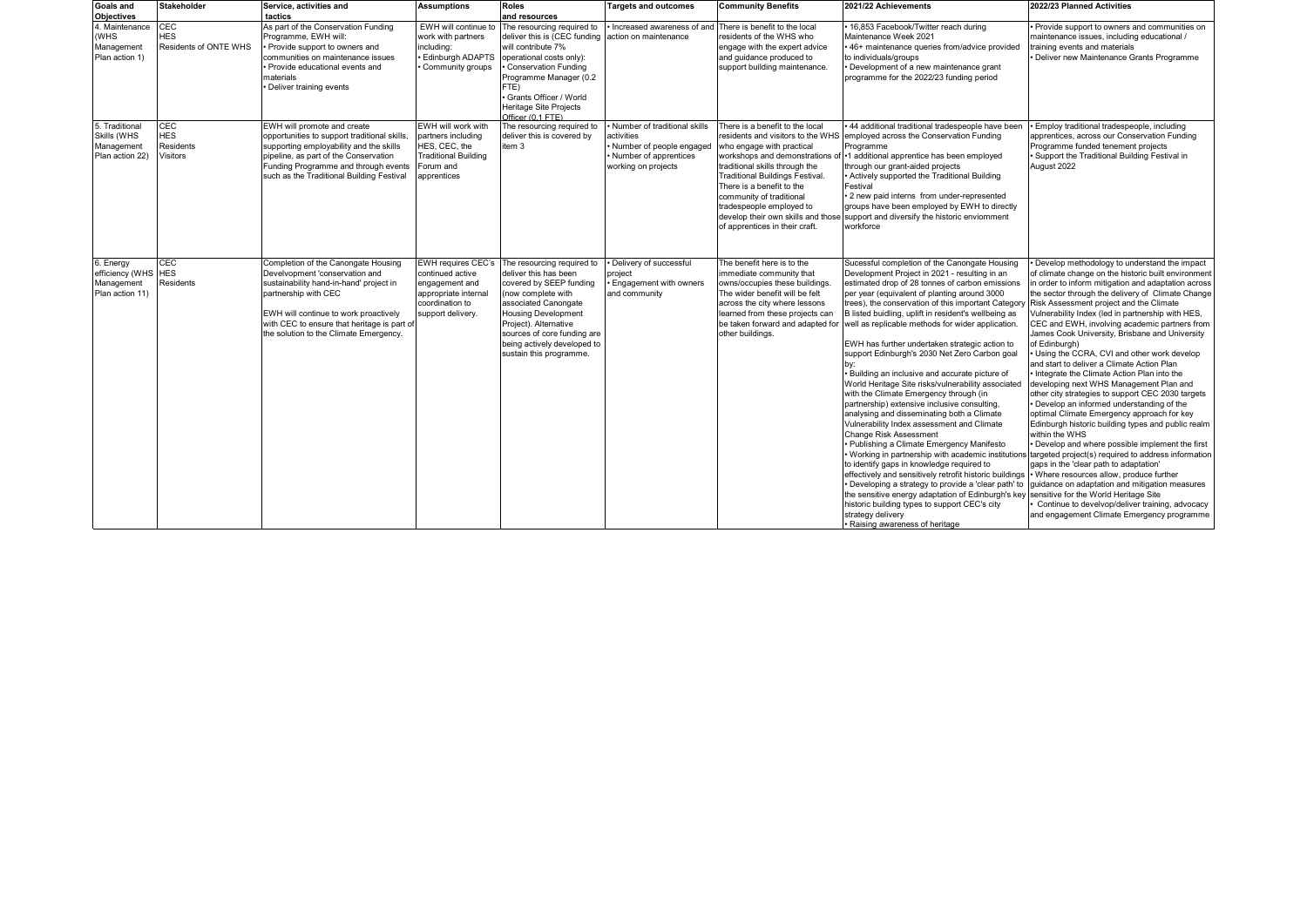#### **APPENDIX 2 - Edinburgh and Lothians Greenspace Trust - Management Plan 2019/24 Outcomes of Service Level Agreement with City of Edinburgh Council 2019/22**

| <b>Goals and Objectives</b>                                                                                                                                                                      | Stakeholder                                                                                                                                                         | Service, activities and tactics                                                                                                                                                                                                                                                                                    | <b>Assumptions</b>                                                            | <b>Roles and</b><br>resources       | <b>Targets and outcomes</b>                                                                                                                                                                                                                                                                                  | <b>Community Benefits</b>                                                                                                                                                                                                                                            | 2021/22 Achievments                                                                                                                                                                                                                                                                                                                                                                                                                                                                                                                                           | 2022/23 Planned Activities                                                                                                                                                                                                                                                                                                                                                                                                                                                                           |
|--------------------------------------------------------------------------------------------------------------------------------------------------------------------------------------------------|---------------------------------------------------------------------------------------------------------------------------------------------------------------------|--------------------------------------------------------------------------------------------------------------------------------------------------------------------------------------------------------------------------------------------------------------------------------------------------------------------|-------------------------------------------------------------------------------|-------------------------------------|--------------------------------------------------------------------------------------------------------------------------------------------------------------------------------------------------------------------------------------------------------------------------------------------------------------|----------------------------------------------------------------------------------------------------------------------------------------------------------------------------------------------------------------------------------------------------------------------|---------------------------------------------------------------------------------------------------------------------------------------------------------------------------------------------------------------------------------------------------------------------------------------------------------------------------------------------------------------------------------------------------------------------------------------------------------------------------------------------------------------------------------------------------------------|------------------------------------------------------------------------------------------------------------------------------------------------------------------------------------------------------------------------------------------------------------------------------------------------------------------------------------------------------------------------------------------------------------------------------------------------------------------------------------------------------|
| Develop policies, strategies and<br>projects for park, greenspace,<br>biodiversity and landscape<br>improvements in the city and the Scot, University of Edinburgh,<br>wider region. Landowners. | In partnership with CEC and<br>other stakeholders, including<br>Scottish Wildlife Trust, Nature<br>NHS Lothian, Scottish Forestry,<br>Scottish Enterprise and other | Contribute to and partner in<br>wider initiatives which help<br>Edinburgh deliver its policies<br>and commitments, including<br>Edinburgh Biodiveristy Action<br>Plan, Edinburgh Living<br>Landscape, Central Scotland<br><b>Green Network, Pentland Hills</b><br>Regional Park and Sustainable<br>Edinburgh 2020. | There is buy in from<br>stakeholder<br>organisations.                         | Chief Executive,<br>Project Manager | Strategic development of green<br>infrastructure. Source matching<br>funding for greenspace<br>improvements. Development of<br>biodiversity and landscape<br>improvement projects.<br>Development and delivery of<br>Tree Time as part of the Million<br>Tree Cities Initiative.                             | Bringing added value to Local<br>Authority projects through match Greenspaces Initiative, the<br>funding. Sponsorship and<br>funding for tree planting through<br>Tree Time. Using local SME<br>consultants to develop<br>landscape designs and<br>management plans. | Helped to deliver the Thriving<br>EBAP & ELL actions. Delivered<br>on the Greenspace Health and<br><b>Strategic Framework with NHS</b><br>the first Greenflag award.<br>Engaged with the PHRP for the<br>development of access<br>improvements. Feasibility study<br>produced for the River Almond.<br>Developed strategic projects<br>with NatureScot for links to<br>Shawfair and Natuure<br>Restoration. Help to delivered on Wee Forests<br>the Million Tree City Initiative<br>through Tree Time and Wee<br>Forests                                      | Help deliver the Thriving<br>Greenspaces Initiative, the<br><b>EBAP &amp; ELL actions. Engage</b><br>with the Woodland Strategy.<br>Engage with the PHRP for the<br>estate at RIE and REH including development of a funding bid for<br>path improvements and<br>woodland creation. Feasibility<br>study for the Burdiehouse Burn<br>Valley Park with SEPA.<br>Development of strategic<br>projects with NatureScot. Help to<br>deliver on the Million Tree City<br>Initiative through Tree Time and |
| Create more biodiverse and<br>healthy quality environments to<br>mitigate against climate change<br>through green infrastructure.                                                                | In partnership with CEC and<br>other local stakeholders.                                                                                                            | Deliver a programme of<br>greenspace improvements<br>across Edinburgh to aid the<br>Locality Improvement Plans.                                                                                                                                                                                                    | <b>Better quality</b><br>greenspaces<br>encourage more<br>people to use them. | Project Manager                     | Deliver improvements to<br>greenspace amenties. Develop<br>and produce management plans<br>and landscape designs. Delivery seeds, plants and trees.<br>of biodiversity and landscape<br>improvement projects. Develop<br>and deliver WIAT projects.                                                          | Using local SME contractors to<br>deliver greenspace projects.<br>Using local suppliers for the                                                                                                                                                                      | Greenspace improvements at<br>Little France Park including an<br>arboretum and planted up 60<br>trees in Huntershall Park.<br>Planted 1120 new trees and 10<br>tree standards at Stenhouse.<br>Planted 80 street trees as part of at Montegomery Park.<br>Tree Time. Created Wee<br>Forests at West Pilton Park and<br>Peacocktail Close which<br>involved planting 1200 trees.<br>Greenspace improvements by<br><b>Burnshot Bridge including</b><br>planting 450 trees and meadow<br>grass creation.Developed a new<br>play facility and MUGA in<br>Figgate. | Greenspace improvements at<br>Little France Park including a<br>wetland area. Develop 4 Wee<br>Forests across the city. Plant 90<br>street trees as part of Tree<br>Time. Develop new play facilities                                                                                                                                                                                                                                                                                                |
| Increase access to greenspaces<br>through off road active travel<br>routes that bring benefits in<br>terms of reduced carbon<br>emissions and greater rates of<br>physical activity              | CEC Active Travel Team,<br>cycling groups, Local<br>communities                                                                                                     | Develop and deliver new and<br>improved active travel off road<br>routes.                                                                                                                                                                                                                                          | If there are more<br>routes then more<br>people will use<br>them.             | Project Manager                     | Increase the use of off road<br>active travel routes through the<br>creation and upgrading of active<br>travel paths. Overcome some of<br>the obstacles that people face<br>which prevent them from<br>choosing active ways of<br>travelling within the city through<br>improved navigation.<br>information. | Using local SME consultants to<br>develop designs for new active<br>travel routes. Using local SME to Worked on the Spaces for<br>design and print new maps.<br>Using local SME providers to<br>deliver the bike club sessions.                                      | Upgraded a 100m active travel<br>path at Huntershall Park.<br>People project to encourage 50<br>employees at NHS sites to be<br>more active and Be Bright Been<br>seen campaign.                                                                                                                                                                                                                                                                                                                                                                              | Create and upgrade active travel<br>path along the NCN water of<br>Leith. Develop and deliver active<br>travel programmes of activity in<br>deprived communities                                                                                                                                                                                                                                                                                                                                     |
| Champion the role that<br>greenspaces and the natural<br>environment play in delivering<br>positive social, economic and<br>environmental benefits through<br>placemaking activities.            | housing providers, and residents landscaping and gardening<br>groups.                                                                                               | Local Community organisations, Deliver local initiatives including<br>projects. Contribute to Local<br>Development Plans.                                                                                                                                                                                          | There is access to<br>vacant and derelict<br>land to make<br>improvements.    | Project Team                        | Greater investment in<br>neighbourhoods through<br>community engagement.<br>Prioritising places and<br>neighbourhoods which offer<br>significant benefits in terms of<br>improving people's visual<br>surroundings.                                                                                          | Deliver nature-based<br>educational and outreach events activities in Oxgangs,<br>in local parks and greenspaces.<br>Using local specialist sessional<br>workers to deliver outdoor<br>activities.                                                                   | Delivered 62 community<br>Dumbiedykes, South Edinburgh<br>Westburn Woods, West Pilton<br>and Craigmillar for over 586<br>people. Delivered 15 activities<br>for 29 Armed Forces Familes at<br>Dreghorn to help bring<br>community cohesion.                                                                                                                                                                                                                                                                                                                   | Deliver 80 community<br>development activities in<br>Oxgangs, Dumbiedykes, South<br>Edinburgh, West Pilton and<br>Craigmillar for over 500 people                                                                                                                                                                                                                                                                                                                                                    |